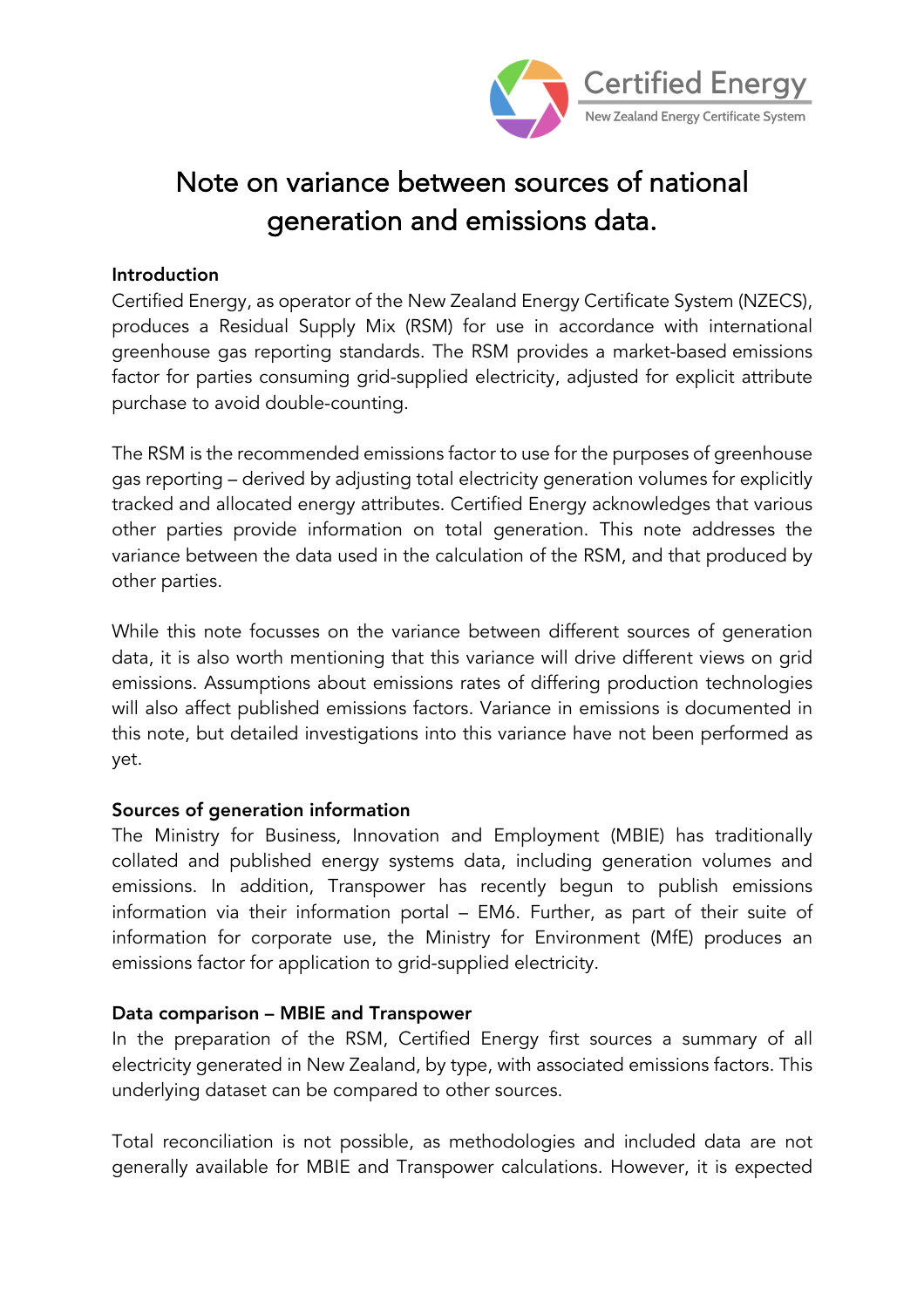

that the main drivers of variance are due to inclusion/exclusion of certain generation units, determined by access as described below.

Certified Energy gains access to current and historical generation data for all embedded generators that register with the NZECS. Transpower may not have access to this information. Further, MBIE has access to data for an even broader set of embedded generators, that neither Transpower nor Certified Energy can access. This difference in access can be seen in the differences in total generation shown in the table below.

| Comparison of key factors for the 2021/22 Production Year time period |                |                |             |
|-----------------------------------------------------------------------|----------------|----------------|-------------|
|                                                                       | <b>NZECS</b>   | Transpower     | <b>MBIE</b> |
| Total generation (GWh)                                                | 41,882         | 41,613         | 43,072      |
| Hydro                                                                 | 24,012         | 23,895         | 24,265      |
| Wind                                                                  | 2,696          | 2,695          | 2,725       |
| Coal                                                                  | 1,748          | 1,796          | 2,437       |
| Gas                                                                   | 4,050          | 4,070          | 4,878       |
| Geothermal                                                            | 8,107          | 7,893          | 7,759       |
| Co-Gen                                                                | 1,251          | 1,251          | 503         |
| Diesel                                                                | 16             | 16             | 21          |
| Solar                                                                 | $\overline{2}$ | $\overline{0}$ | 208         |
| Total emissions                                                       | 4,558          | 4,772          | 4,812       |
| Emissions factor                                                      | 108.83         | 114.68         | 111.71      |

More detailed investigation of the variances between data is required, however the following summary points can be made:

- It is likely that the differences in thermal generation are due to the availability and classification of embedded and behind-the-meter generation.
- Further, within MBIE figures, higher proportions of thermal generation are allocated to the coal and gas categories, which are categories with high emissions.
- Renewable generation data is generally well aligned. The volume for wind is similar between Certified Energy and Transpower, with MBIE slightly higher.
- Hydro generation is well aligned across all three sources, with Transpower lowest - presumably due to inclusion of embedded hydro generation in NZECS data.
- Geothermal is slightly higher for Certified Energy. This variance could be attributable to the inclusion of Ngawha in NZECS data, however it would be expected that MBIE would have access to this data.